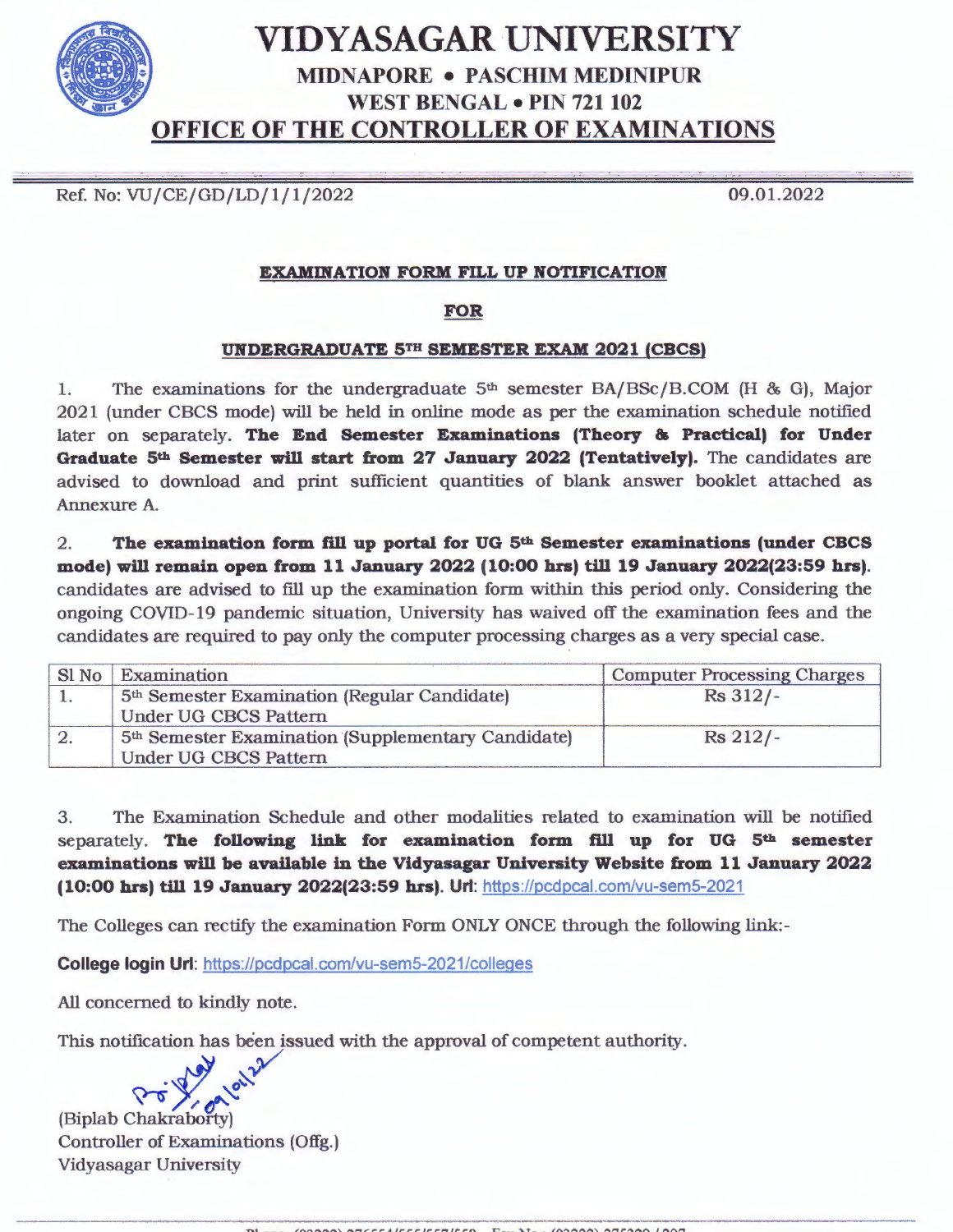

বিদ্যাসাগর বিশ্ববিদ্যালয়

## VIDYASAGAR UNIVERSITY (For Under Graduate Examinations)

Part A: For Candidate

**Total Pages:** 

| To be filled by the Candidate    |  |       |     |  |  |  |  |  |  |
|----------------------------------|--|-------|-----|--|--|--|--|--|--|
| <b>Name of the Examinations:</b> |  |       |     |  |  |  |  |  |  |
| <b>Year of Examinations</b>      |  |       | 202 |  |  |  |  |  |  |
| <b>Candidate's Roll:</b>         |  | No:   |     |  |  |  |  |  |  |
| <b>Registration No.</b>          |  | Year: |     |  |  |  |  |  |  |
| Subject                          |  | Paper |     |  |  |  |  |  |  |
| Half (If any)                    |  |       |     |  |  |  |  |  |  |

Part: For Examiner

| Q. No                    |  |  |  |  | Total |
|--------------------------|--|--|--|--|-------|
| <b>Marks</b><br>obtained |  |  |  |  |       |

**Signature of the Examiner** 

Signature of the Officer - in- Charge/ HOD